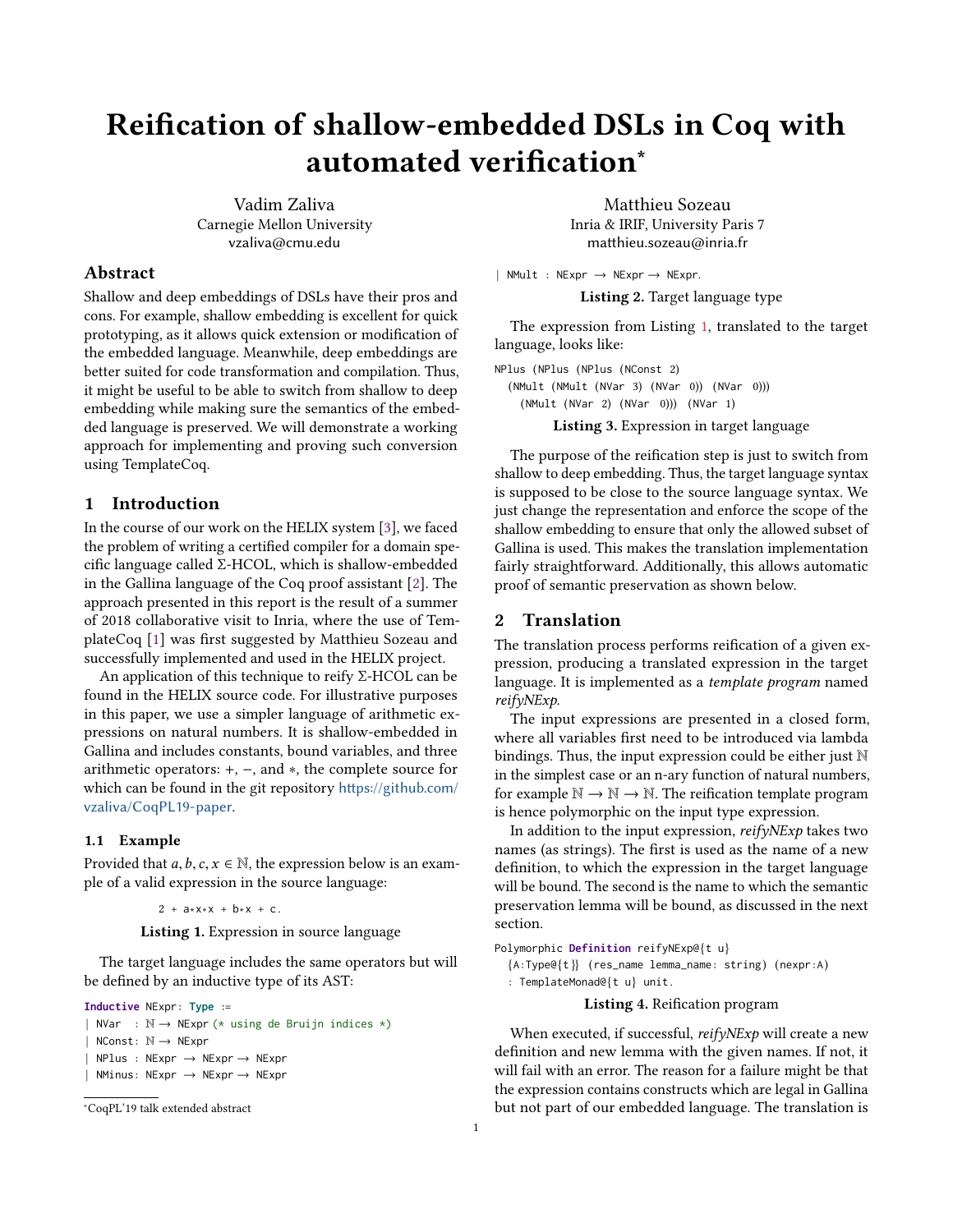implemented in a straightforward way, traversing the Gallina AST of the original expression that Template-Coq quoting produces.

### 3 Semantic Preservation

The semantics of our source language is defined by Gallina. On the other hand, the inductive type representing the target language needs to be given its own semantics. We do this by providing an evaluation function for the deeply embededd terms. It takes an evaluation context which holds the current values of free variables, the expression being evaluated, and returns the result as a natural number or None in case of error.

**Definition** evalContext : **Type** := list N. **Fixpoint** evalNexp ( Γ:evalContext) (<sup>e</sup> : NExpr ): **option** <sup>N</sup>.

The evaluation may fail, for example, if the expression references a variable not present in the evaluation context. As variables are represented by their indices in Γ, this will happen if an index is greater or equal to the length of Γ.

The semantic preservation is expressed as a heterogeneous relation between expressions in the source and target languages:

**Definition** NExpr\_term\_equiv ( Γ: evalContext) (d: NExpr)  $(s: \mathbb{N})$  : **Prop** := evalNexp  $\Gamma$  d = Some s.

Consequently, the lemma generated by reifyNExp for our example in Listing [1](#page-0-0) will state semantic equivalence between its expression and that of Listing [3:](#page-0-1)

```
∀ x c b a : N, NExpr_term_equiv [x ; c ; b ; a]
    NPlus (NPlus (NPlus (NConst 2)
        (NMult (NMult (NVar 3) (NVar 0)) (NVar 0)))
        (NMult (NVar 2) (NVar 0))) (NVar 1)
    (2 + a * x * x + b * x + c)
```
The generated lemma still needs to be proven. Because the expressions in the original and target languages have the same structure, such proof can be automated. The general idea is to define and prove semantic equivalence lemmas for each pair of operators and then add them as hints into a hint database used with the eauto tactic:

```
Lemma NExpr_add_equiv ( Γ: evalContext) {a b a ' b ' }:
  NExpr_term_equiv Γ a a ' → NExpr_term_equiv Γ b b' →
  NExpr_term_equiv Γ (NPlus a b) (Nat . add a ' b ').
```
**Lemma** NExpr\_mul\_equiv ( Γ: evalContext) {<sup>a</sup> <sup>b</sup> <sup>a</sup> ' <sup>b</sup> ' }: NExpr\_term\_equiv Γ <sup>a</sup> <sup>a</sup> ' <sup>→</sup> NExpr\_term\_equiv Γ <sup>b</sup> <sup>b</sup>' <sup>→</sup> NExpr\_term\_equiv Γ (NMult <sup>a</sup> <sup>b</sup>) (Nat . mul <sup>a</sup> ' <sup>b</sup> ').

```
Lemma NExpr_const_equiv ( Γ: evalContext) {v v ' }:
  evalNexp \Gamma (NConst v) = Some v' \rightarrowNExpr_term_equiv Γ (NConst v) v '.
```

```
Lemma NExpr_var_equiv ( Γ: evalContext) {v x }:
  evalNexp \Gamma (NVar v) = Some x \rightarrowNExpr_term_equiv Γ (NVar v) x .
```
Create HintDb NExprHints .

**Hint Resolve** NExpr\_add\_equiv NExpr\_mul\_equiv : NExprHints . **Hint Resolve** NExpr\_const\_equiv NExpr\_var\_equiv : NExprHints .

Obligation **Tactic** := intros; simpl; eauto 99 with NExprHints. Run TemplateProgram (reifyNExp "Ex1\_def" "Ex1\_lemma" Ex1 ).

The ASTs of the original and translated expressions and the semantic equivalence relations between them are shown in Figure [1.](#page-1-0)

<span id="page-1-0"></span>

Figure 1. Semantics equivalence

#### 4 Summary

Our approach could be summarized as follows. In order to translate a language shallowly embedded in Gallina into a deep embedding, complete the following steps:

- 1. Define an inductive type for the target language AST.
- 2. Implement an evaluation function for the target language.
- 3. Define a semantic equivalence relation between expressions in source and target languages.
- 4. Implement reification as a template program which generates an expression in the target language and a semantic preservation lemma.
- 5. Define and prove lemmas of semantic equivalence between operators of source and target languages and add them to the hints database.
- 6. Use eauto to prove automatically generated semantic preservation lemma.

We successfully applied this translation validation approach to the non-trivial Σ-HCOL language in HELIX, featuring binders, dependent types, and higher-order operators like map on fixed-sized vectors. We found it easy to implement compared to other means of reification like type classes or  $\mathcal{L}_{tac}$  programming and recommend using it as a guide for switching from shallow to deep embedding of DSLs. In the presentation, we propose to present this case study in detail.